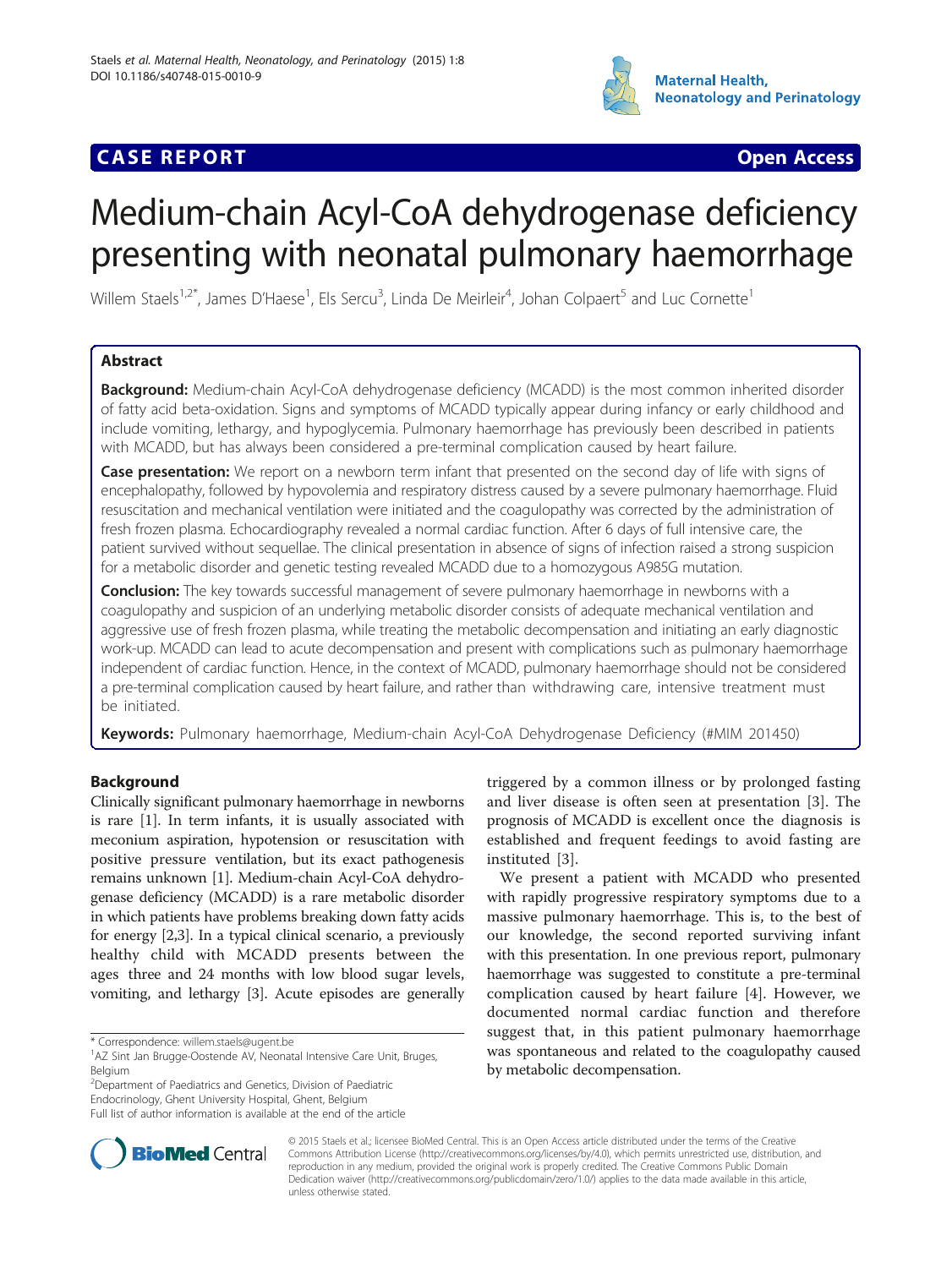#### Case presentation

The patient was born after an uncomplicated term pregnancy. He weighed 3290 g, appeared vigorous and had perfect Apgar scores. The amniotic fluid was clear. Both parents were healthy, non-consanguineous and there were no siblings. There was no maternal drug abuse. On the second day of life, he presented with poor feeding and grunting. He was lethargic but still reactive upon stimulation and was hypothermic (33°C). His skin was pale, with a prolonged capillary refill time (3 sec) and he had weak femoral pulses. His clinical condition indicated a serious illness with signs of hypovolemic shock. A bolus of normal saline was administered and broad-spectrum antibiotics were initiated. Complete blood count and C-reactive protein were normal, but he had a mild acidosis (pH 7.26) and low blood glucose levels (24 mg/dl). After a bolus of 10% dextrose was given, followed by a continuous infusion glucose levels rose to 72 mg/dl. The patient was referred to our neonatal intensive care unit (NICU).

Upon arrival of the NICU transport team (i.e. 45 minutes after initial admission), a stuporous but arousable patient was seen. The boy was pale and poorly perfused, had tachycardia but still a normal blood pressure. He was grunting, had subcostal retractions, tachypnea and bilateral crackles on auscultation. Another fluid bolus was given and the infant was intubated using rapid sequence intubation. Upon intubation of the trachea, clear red blood returned through the tube. Endotracheal suctioning cleared a large quantity of blood after which mechanical ventilation was initiated. There were no maternal risk factors for vitamin K deficiency and prophylaxis with 2 milligram oral phylloquinone (Vitamin K1) had been given directly after birth.

Upon arrival at the NICU, arterial blood gas analysis was normalized and routine investigations showed no signs of infection. Urea, creatinine and electrolytes were normal; liver transaminases were equally normal, as were alkaline phosphatase, bilirubin and albumin. The coagulation was severely disrupted with a prolonged prothrombin time and an international normalised ratio of 2.64. This was corrected by administration of fresh frozen plasma and an additional parenteral administration of Vitamin K. The patient received packed red cells to correct anaemia. Chest X-ray revealed bilateral patchy pulmonary infiltrates (Figure 1).

In the following hours, the patients' respiratory state deteriorated. We observed a severe and progressive respiratory acidosis (pH 7.11, pO2 74.9 mmHg, pCO2 72.7 mmHg, bicarbonate 17.6 mmol/l, base excess −8.6 mmol/l, lactate 1.5 mmol/l). Chest X-ray revealed progression of the pulmonary infiltrates. Mechanical ventilation became increasingly difficult with a need for higher positive end-expiratory pressures (PEEP) and peak-inspiratory pressures during synchronized intermittent mandatory ventilation (SIMV). High frequency oscillation ventilation was tried, but SIMV with high PEEP (up to 10 cm  $H_2$ 0) proved most successful. Meanwhile, repetitive endotracheal suctioning continued to clear bloody secretions from the airways. The clinical presentation was that of a pulmonary haemorrhage. Echocardiography showed a normal size and shape of the heart as well as a normal cardiac function. Cranial ultrasound was normal. After stabilization, computed tomography of the chest was performed in order to identify any underlying intrathoracic lesion or vascular anomaly. Apart from massive pulmonary infiltrates, no structural lesions were found. Bronchoscopy could not identify obvious upper airway injuries. Since cardiac function was normal and no underlying lesion had been identified, the only clue to the origin of the pulmonary haemorrhage was the initial coagulopathy.

The coagulopathy was compatible with a disseminated intravascular coagulopathy since platelet count dropped from 234,000/μl (day 2) to 183,000/μl (day 5) (reference 140,000-440,000) and fibrinogen was at its nadir 99 mg/dl (day 2) (reference 160–415) but restored to 391 mg/dl at day 14. Laboratory signs of infection and blood cultures remained negative; these and other test results are shown

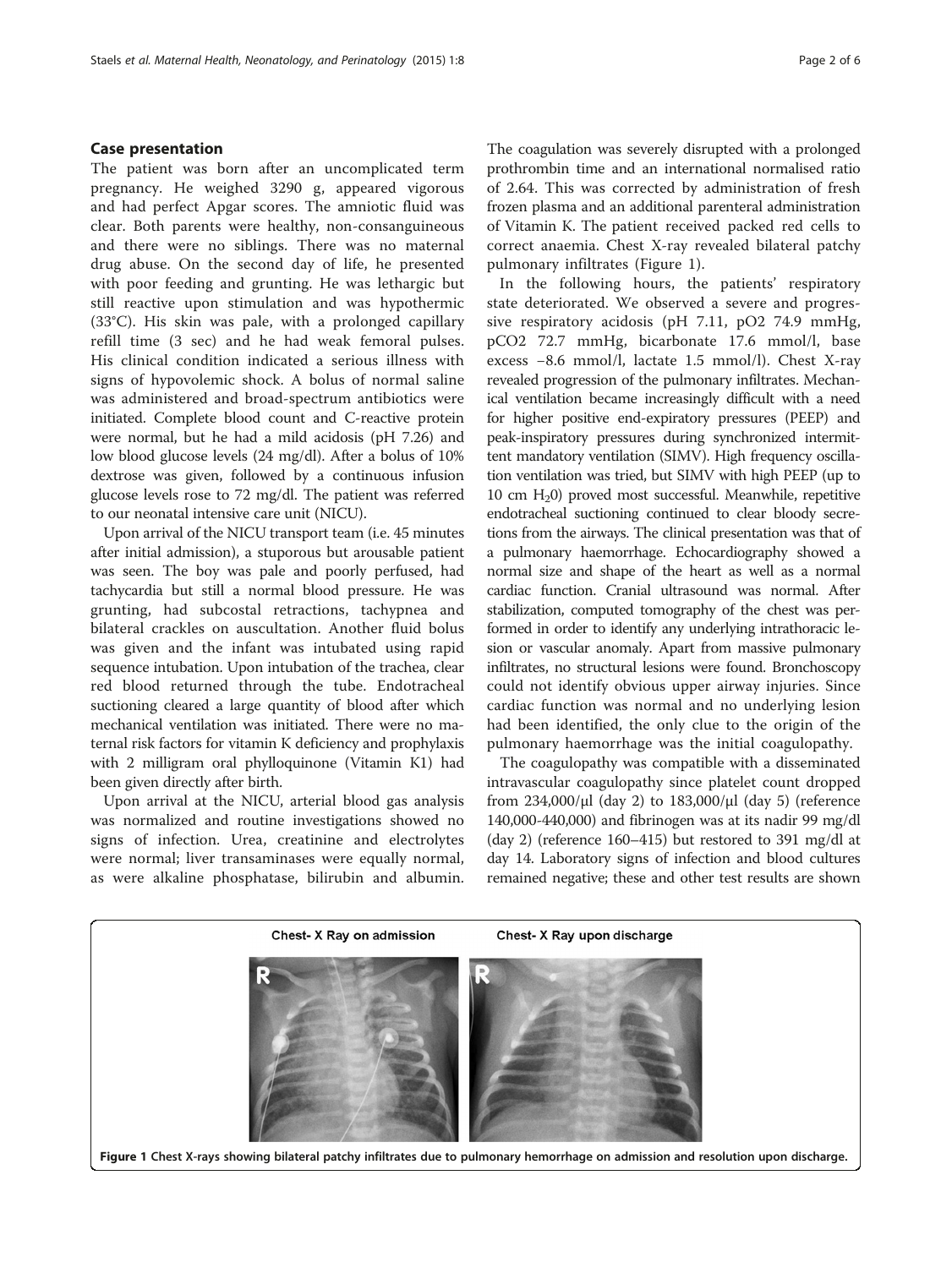in Table 1. In absence of other plausible explanations, a metabolic disorder was suspected and a first-line metabolic workup was executed during the acute phase. The patient quickly improved after his second day in hospital and mechanical ventilation was continued for 6 days, weaning was uncomplicated and on the seventh day of life, the boy was successfully extubated. Coagulation screens were repeatedly normal before discharge from hospital and no other bleedings were observed.

Delayed delivery of the sample to the lab made results of the neonatal screening (Guthrie) and the metabolic review only available after 14 days (Table [2\)](#page-3-0). The plasma amino acid profile was normal. Tandem mass spectrometry

showed elevated levels of C6 (1.07 μmol/l, normal range 0.09-0.26), C8 (4.45 μmol/l, normal range 0.05-0.23) and C10:1 (1.41 μmol/l, normal range 0.04-0.25) acylcarnitines, consistent with Medium-chain Acyl-CoA dehydrogenase deficiency (MCADD) (#MIM 201450). A urinary organic acid profile collected on day 14 demonstrated a mild hypoketotic dicarboxylic aciduria with increased excretion of 5-hydroxyhexanoate (48 mmol/mol creat, reference <26) and octanoate (7 mmol/mol creat, reference <2), but absence of acylglycine accumulation. Urinary organic acid profile during decompensation was not available. Sequence analysis of the ACADM gene detected the common homozygous A985G missense mutation, confirming

| <b>Table 1 Laboratory data</b> |  |  |  |  |
|--------------------------------|--|--|--|--|
|--------------------------------|--|--|--|--|

| Variable                          | At referral from other<br>hospital, Day 2 | On admission to this<br>hospital, Day 2 | Day 3  | Day 12 | Normal range      |
|-----------------------------------|-------------------------------------------|-----------------------------------------|--------|--------|-------------------|
| C-reactive protein (mg/dl)        | < 0.1                                     | < 0.5                                   | < 0.5  |        | < 0.5             |
| Haematocrit (%)                   | 42.8                                      | 33                                      | 42     |        | $42 - 60$         |
| Haemoglobin (g/dl)                | 16.3                                      | 11.5                                    | 14.6   |        | $13,5 - 20,5$     |
| Mean corpuscular volume (µm3)     | 92                                        | 105.4                                   | 102.8  |        | 88 - 104          |
| White-cell count (per mm3)        | 18.4                                      | 16.8                                    | 13.5   |        | $6.0 - 17.5$      |
| Platelet count (per mm3)          | 234000                                    | 220000                                  | 183000 |        | 140,000 - 440,000 |
| Prothrombin time (%)              |                                           | 27                                      | 51     | 79     | $60 - 100$        |
| International normalised ratio    |                                           | 2.64                                    | 1.58   | 1.04   |                   |
| Partial-thromboplastin time (sec) |                                           | $131*$                                  | 30     | 35     | $22 - 38$         |
| Fibrinogen (mg/dl)                |                                           | 99                                      | 113    | 391    | $160 - 415$       |
| Sodium (mmol/l)                   |                                           | 143                                     | 134    | 139    | 132 - 146         |
| Potassium (mmol/l)                |                                           | 4.67                                    | 4.2    | 4.63   | $3,5 - 5,0$       |
| Chloride (mmol/l)                 |                                           | 106                                     |        | 103    | $94 - 110$        |
| Bicarbonate (mmol/l)              |                                           | 16                                      |        | 22     | $22 - 29$         |
| Calcium (mEq/l)                   |                                           | 4.2                                     |        | 5.3    | $4.3 - 5.1$       |
| Glucose (mg/dl)                   | 24                                        | 167                                     | 163    | 79     | $70 - 115$        |
| Creatinine (mg/dl)                |                                           | 0.85                                    |        | 0.39   | $0.24 - 0.85$     |
| Total bilirubin (mg/dl)           |                                           | 5.31                                    |        | 15.6   | $1.50 - 12.00$    |
| Protein (g/dl)                    |                                           | 4.4                                     | 5      | 5.6    | $4.6 - 6.8$       |
| Albumin (g/dl)                    |                                           | 3.5                                     | 3.6    | 4      | $2.8 - 4.4$       |
| Alanine aminotransferase (U/l)    |                                           | 29                                      | 34     |        | $<$ 41            |
| Aspartate aminotransferase (U/l)  |                                           | 59                                      | 88     |        | $37$              |
| Lactate dehydrogenase (U/I)       |                                           | 1040                                    |        |        | 240 - 480         |
| Creatine kinase (U/l)             |                                           | 1658                                    |        |        | < 652             |
| <b>Blood gas analysis</b>         |                                           |                                         |        |        |                   |
| pH                                | 7.26                                      | 7.351                                   | 7.115  |        | $7.35 - 7.45$     |
| pO2 (mmHq)                        |                                           | 147                                     | 74.9   |        | $83 - 108$        |
| pCO <sub>2</sub> (mmHg)           |                                           | 33.2                                    | 72.7   |        | $35 - 48$         |
| Actual base excess (mmol/l)       |                                           | $-6.4$                                  | $-8.6$ |        | $-2.0 - +3.0$     |
| Lactate (mmol/l)                  |                                           | 1.8                                     | 1.4    |        | $0.5 - 1.6$       |

\*Prolonged partial-thromboplastin time might have been the consequence of heparin in the umbilical catheter when the blood sample was taken. Control sample without heparin 5 hours later showed a partial-thromboplastin time of 34 seconds, a normal value; INR remained prolonged 1.80 and prothrombin time was 41%.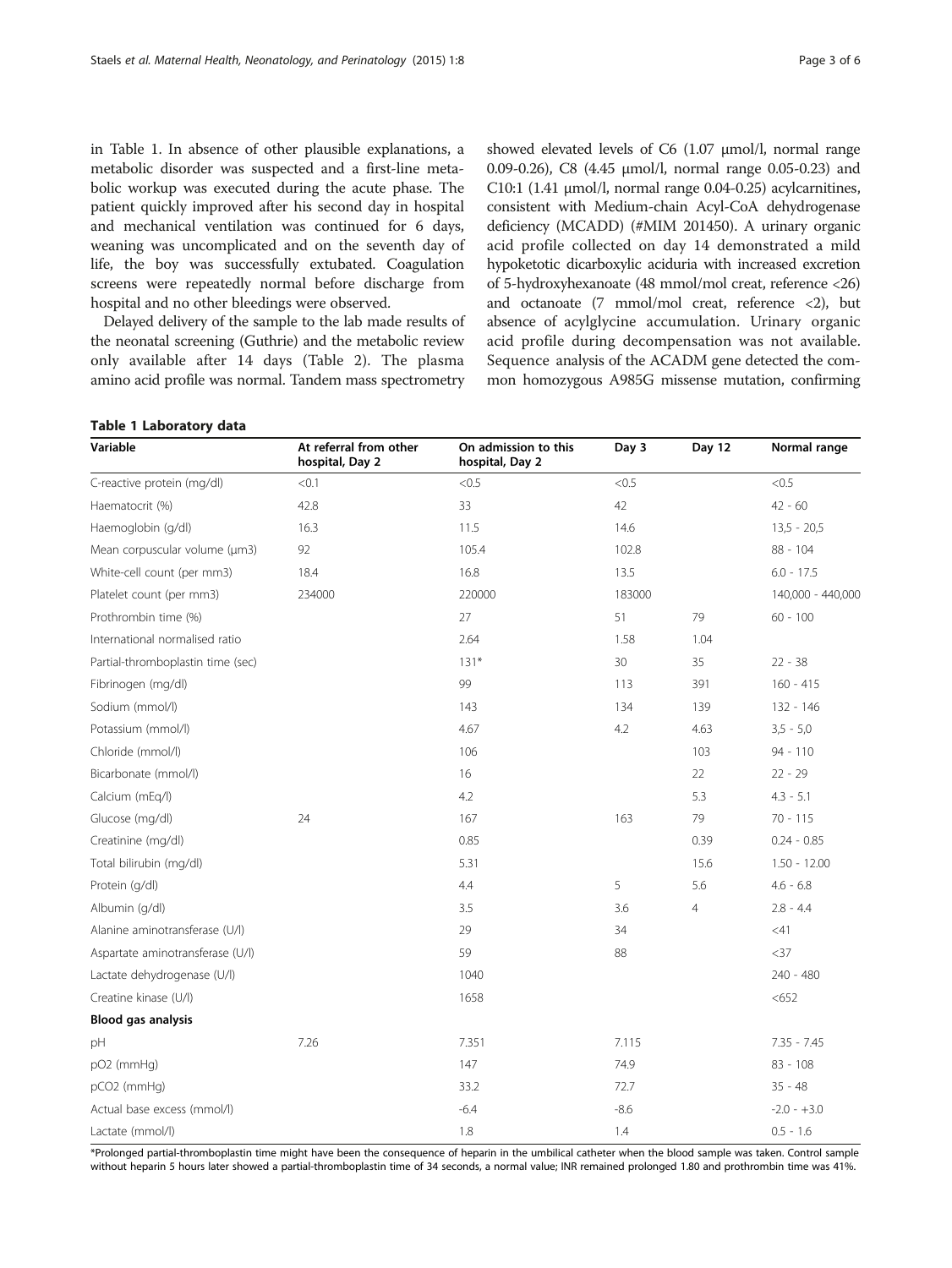<span id="page-3-0"></span>Table 2 First line metabolic work-up

| Variable                            | Day 14   | Normal range  |  |
|-------------------------------------|----------|---------------|--|
| Ammonia (µg/dl)                     | 113      | $<$ 228       |  |
| Plasma amino acids                  |          | Normal        |  |
| Urine organic acids                 |          |               |  |
| Lactate (mmol/mol creat)            | 76       | <79           |  |
| 3-Hydroxybutryrate (mmol/mol creat) | 0        | < 26          |  |
| Acetoacetate (mmol/mol creat)       | 0        | <9            |  |
| 2-Oxoglutarate (mmol/mol creat)     | 942      | <723          |  |
| 5-Hydroxyhexanoate (mmol/mol creat) | 48       | < 26          |  |
| Adipate (mmol/mol creat)            | 15       | <30           |  |
| Hexanoylglycine (mmol/mol creat)    | $\Omega$ | $<$ 2         |  |
| Octanoate (mmol/mol creat)          | 7        | $\langle$     |  |
| Sebacate (mmol/mol creat)           | 20       | $\leq 4$      |  |
| Suberate (mmol/mol creat)           | 20       | <11           |  |
| Suberglycine (mmol/mol creat)       | 0        | <1            |  |
| Acylcarnitine profile               |          |               |  |
| Free carnitine (µmol/l)             | 27.88    | $17.7 - 48.8$ |  |
| Saturated acylcarnitines            |          |               |  |
| Hexanoyl carnitine C6 (µmol/l)      | 1.07     | $0.09 - 0.26$ |  |
| Octanoyl carnitine C8 (µmol/l)      | 4.45     | $0.05 - 0.23$ |  |
| Decanoyl carnitine C10 (µmol/l)     | 0.48     | $0.06 - 0.31$ |  |
| Unsaturated acylcarnitines          |          |               |  |
| Decanoyl C10:1 (µmol/l)             | 1.41     | $0.04 - 0.25$ |  |
| Dodecanoyl C12:1 (µmol/l)           | 0.05     | $n.d. - 0.20$ |  |

Table 2. Results from basic metabolic investigations.

Interpretation urine organic acids: Mild hypoketotic dicarboxyluria.

Increased excretion of 5-hydroxyhexanoate and octanoate, absense of suspect glycine conjugates (suberylglycine and hexanoylglycine). Normal ratio of adipine, suberine and sebacine acid.

Conclusion: Mildly disturbed profile, not diagnostic. Differential diagnosis includes mild physiologic dicarboxylaciduria in children under 6 months, MCT diet or MCAD deficiency. To be correlated with clinical presentation and acylcarnitine profile.

Interpretation acylcarnitine profile: Raised C6, C8, C10, C10:1 and C12:1. Conclusion: Disturbed profile compatible with MCAD deficiency.

the diagnosis. Carnitine supplementation was initiated and avoidance of fasting through frequent feeding was advised. A schematic representation of the clinical course is reported in Figure [2](#page-4-0). At the age of 36 months, the infant remains well with normal growth and development.

#### **Discussion**

Clinically significant pulmonary haemorrhage in newborns occurs at a rate of 1 to 12 per 1000 live births, and in term infants is usually associated with meconium aspiration, hypotension or resuscitation with positive pressure ventilation [\[1\]](#page-5-0). The exact pathogenesis of pulmonary haemorrhage remains unknown, although several theories have been suggested. In most cases of neonatal pulmonary haemorrhage, the lung effluent is thought to be haemorrhagic edema rather than blood [\[1\]](#page-5-0). Berger et al. speculate that in near-term or term infants suffering from intrauterine hypoxia, pulmonary hypertension and myocardial dysfunction might elevate pulmonary capillary pressure, causing stress failure and intra-alveolar haemorrhage [\[1](#page-5-0)].

Medium-chain Acyl-CoA dehydrogenase deficiency (MCADD) is the most common inherited disorder of mitochondrial fatty acid beta-oxidation. The overall frequency of the disorder is highest in northern Europe and has been estimated to range between 1:4,900 and 1:17,000 [\[2](#page-5-0),[3\]](#page-5-0). Fatty acid beta-oxidation fuels hepatic ketogenesis, a major source of energy once hepatic glycogen stores become depleted [[3\]](#page-5-0). In a typical clinical scenario, a previously healthy child with MCADD presents between the third month and the second year of life with hypoketotic hypoglycaemia, vomiting, and lethargy, which can quickly progress to coma and death [\[3](#page-5-0)]. Acute episodes are generally triggered by a common illness or by prolonged fasting and liver disease is often seen at presentation. The prognosis of MCADD is excellent once the diagnosis is established and frequent feedings are instituted [\[3](#page-5-0)].

The patient presented in this case report probably developed hypoglycaemia and encephalopathy on the second day of life, resulting in inadequate feeding and further deterioration of his neurological condition. These initial signs of metabolic decompensation are often subtle and the rapidly progressive respiratory symptoms quickly dominated the clinical presentation, imposing the need for mechanical ventilation. Sepsis was the initial working diagnosis, but the absence of infectious signs together with a severe coagulopathy and a subsequent massive pulmonary haemorrhage raised suspicion towards an underlying metabolic disorder. So far, pulmonary haemorrhage in MCADD has only been reported in four postmortem [[5\]](#page-5-0) and one surviving case [\[4\]](#page-5-0). In the latter, pulmonary haemorrhage was suggested to result from a transient, post-asphyxial cardiomyopathy, documented by cardiac ultrasound examination [\[4](#page-5-0)]. Although the clinical course was overall identical in our patient, cardiac function was repeatedly found to be normal. In contrast, both the patient presented by Maclean et al. and our patient were in an anticoagulated state. One obvious explanation could be liver dysfunction which is commonly seen in MCADD as a consequence of microvesicular hepatic steatosis due to the accumulation of medium chain fatty acids and secondary hepatocellular dysfunction [[6](#page-5-0)]. However, transaminases were not elevated and the exact underlying mechanism of the coagulopathy remains uncertain. Indeed, the role of coagulopathy in pulmonary haemorrhage of any origin remains obscure, many studies have implicated activation of inflammation and derangement of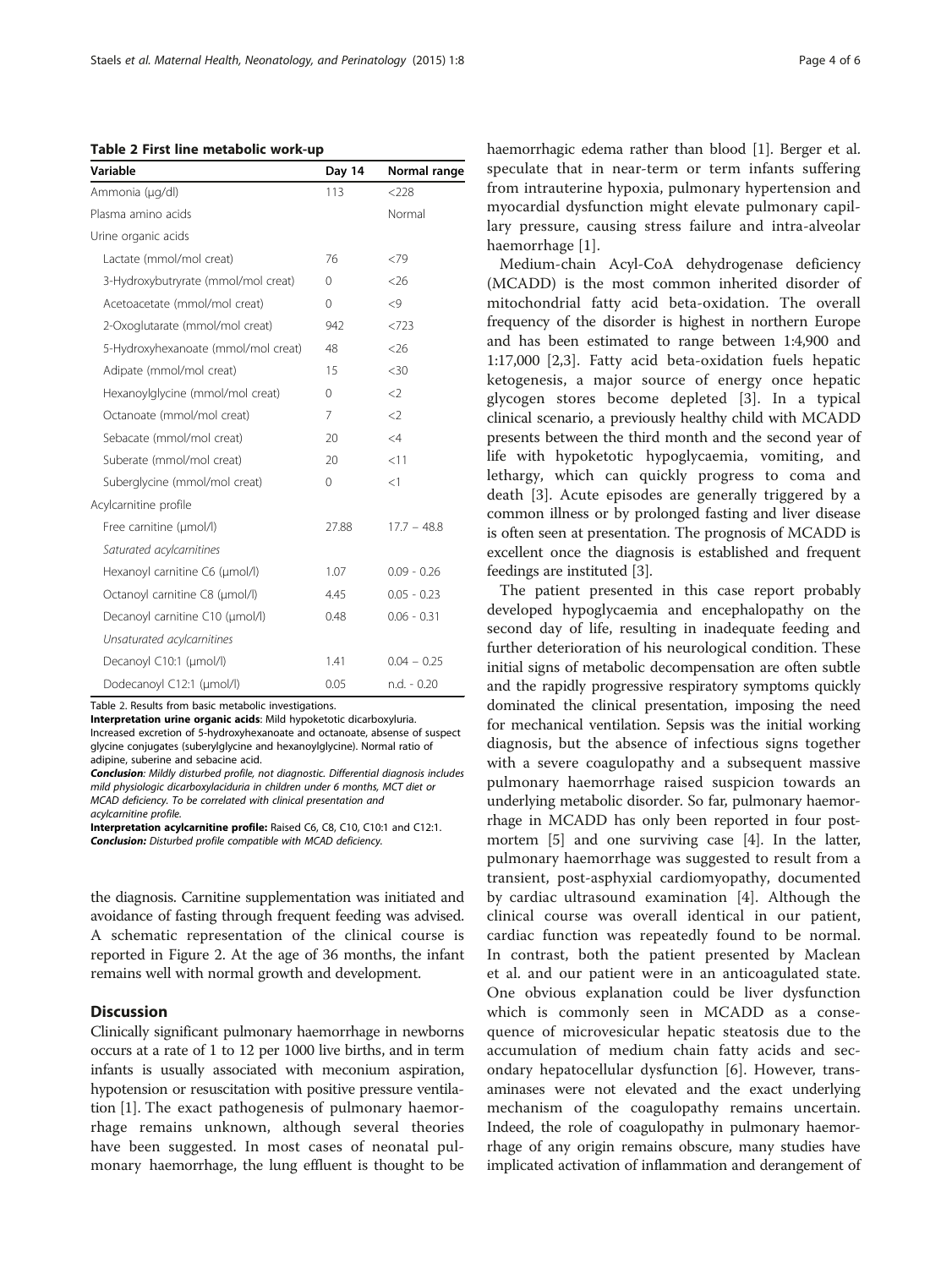<span id="page-4-0"></span>

the coagulation and fibrinolytic pathways in patients with acute lung injury or acute respiratory distress syndrome [[7\]](#page-5-0). The clinical presentation with respiratory distress makes a spontaneous onset of the pulmonary haemorrhage triggered by metabolic decompensation probable. However, pulmonary haemorrhage may also have been aggravated by positive pressure ventilation during resuscitation.

## Conclusion

This is, to our knowledge, the second case reported in which a clinically significant pulmonary haemorrhage has been described in a surviving newborn infant with MCADD. In the only other surviving infant reported so far, pulmonary haemorrhage has been suggested to be a pre-terminal complication caused by heart failure. The key towards successful management of severe pulmonary haemorrhage in newborns with a coagulopathy and suspicion of an underlying metabolic disorder consists of adequate mechanical ventilation, aggressive use of fresh frozen plasma, while treating the metabolic decompensation by reversing catabolism and sustaining anabolism and initiating an early diagnostic work-up. We believe that in patients with MCADD, metabolic decompensation can cause a severe coagulopathy and a pulmonary haemorrhage, independent of cardiac function. Hence, pulmonary haemorrhage should not be considered a pre-terminal complication caused by heart failure, and rather than withdrawing care, intensive treatment must be initiated.

## Consent

Written informed consent was obtained from the patient for publication of this case report. A copy of the written consent is available for review by the Editor-in-Chief of this journal.

#### Abbreviations

MCADD: Medium-chain Acyl-CoA dehydrogenase deficiency; NICU: Neonatal intensive care unit; PEEP: Positive end-expiratory pressure; SIMV: Synchronized intermittent mandatory ventilation.

#### Competing interests

The authors declare that they have no competing interests.

#### Authors' contributions

WS drafted the case report. LC and JD critically revised the article from the point of view of neonatal intensive care. ES and JC critically revised the article from the point of view of general paediatrics. LDM critically revised the article from the point of view of a specialist in metabolic disorders. All authors read and approved the final manuscript.

#### Authors' information

WS was a resident in paediatrics and neonatology at AZ Sint Jan Bruges from 2011 to 2012 under the supervision of LC. WS is a resident in paediatrics at Ghent University Hospital. JD is a neonatologist working at AZ Sint Jan Bruges. ES is a paediatrician working at the referring Jan Yperman Hospital. LDM is a paediatric neurologist and specialist in metabolic disorders working at UZ Brussels. JC is a paediatrician and head of the department of paediatrics working at AZ Groeninge Kortrijk. LC is a neonatologist and head of the department of neonatology working at AZ Sint Jan Bruges.

#### Acknowledgements

WS acknowledges Yves Heremans and Jelle van den Ameele for manuscript critique and editing. The authors want to acknowledge the clinical contribution of Wim Decaluwe, paediatric cardiologist and neonatologist working at AZ Sint Jan Bruges and the clinical contribution of Alexandra Casaer, neonatologist working at AZ Sint Jan Bruges.